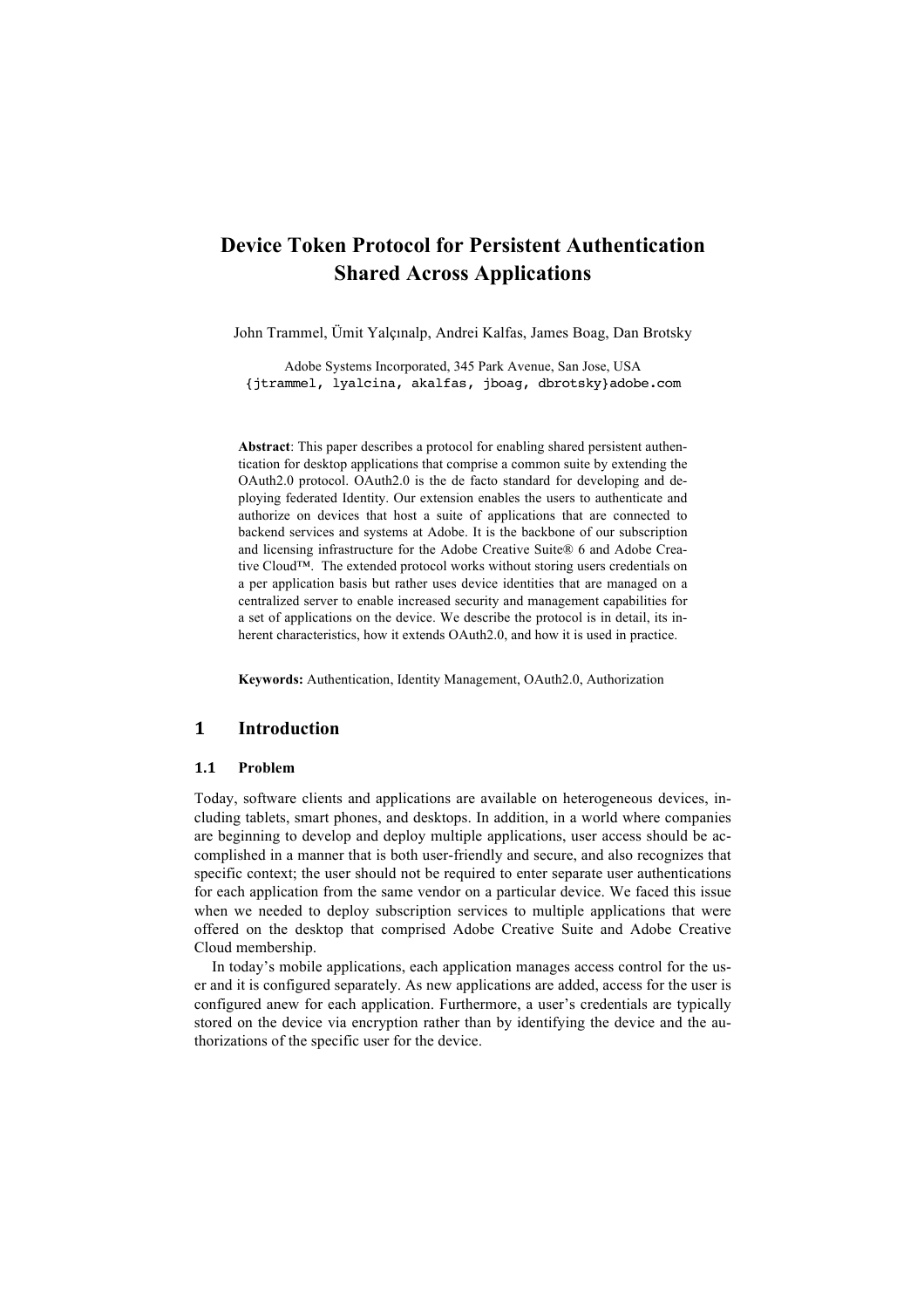There are many applications in the industry that are currently use stored user credentials for authentication and authorization. Examples include email access from different vendors on the iPhone, twitter account settings on iOS or Android devices, etc. These approaches require user credentials to be stored on a per application basis.

When there are multiple applications from the same vendor on the same device, this approach becomes cumbersome and error prone. Although the user may be governed by a centralized identity service that may also support Federated Identity, security on the device can only achieved by replicating user credentials on the device on a per application basis. This is clearly not desirable.

Without a centralized mechanism on the client, a management problem occurs when the user, in a heterogeneous landscape, needs access to more devices and applications. This is a problem space that other vendors have begun to recognize: Google Application Manager on the Android platform [4] has centralized account management in a single source in the client machine. However, that implementation still stores user credentials on the client.

This leaves related areas open for further improvement: security and remote management. Mobile devices may be broken, stolen, or lost. Therefore, the ability to remotely manage and revoke authorizations on mobile devices is highly desirable to reduce data security risks. In addition, companies need to be able to terminate access for users, perhaps due to personnel changes, from a central server and have that change take affect on all associated remote devices.

Note that several web and mobile applications keep track of user authentication from the specific device. For example, Facebook and Bank of America Online Banking [5] keep track of the specific devices that the user authenticates from in their applications. Thus, device tracking is important to utilize for the added security and management, but it has not been fully utilized in conjunction with decoupling user credentials from the authentication and authorization process.

The OAuth2.0 Protocol [1] has become widely used for granting access to clients of services and applications. However, a persistent token that decouples users credentials, and that can cater to multiple client applications, rather than a single one, has not been targeted by this protocol in the state of the art, literature or standardization.

#### **1.2 Solution:**

We developed a novel mechanism, a **persistent device token**, for securely persisting authentication for a user that can be used *by a set of authorized applications on a device* (laptop, desktop, mobile phone, tablet, etc.).

The device token is unique to a specific device and user and can be used by one or many applications. It can be persisted, but it is non-transferable, meaning that it cannot be transferred to another device or to another user. This mechanism

- is secure (because a device token is usable only on the device and by the user for which it was issued.)
- does not require the persistence of user credentials on the device.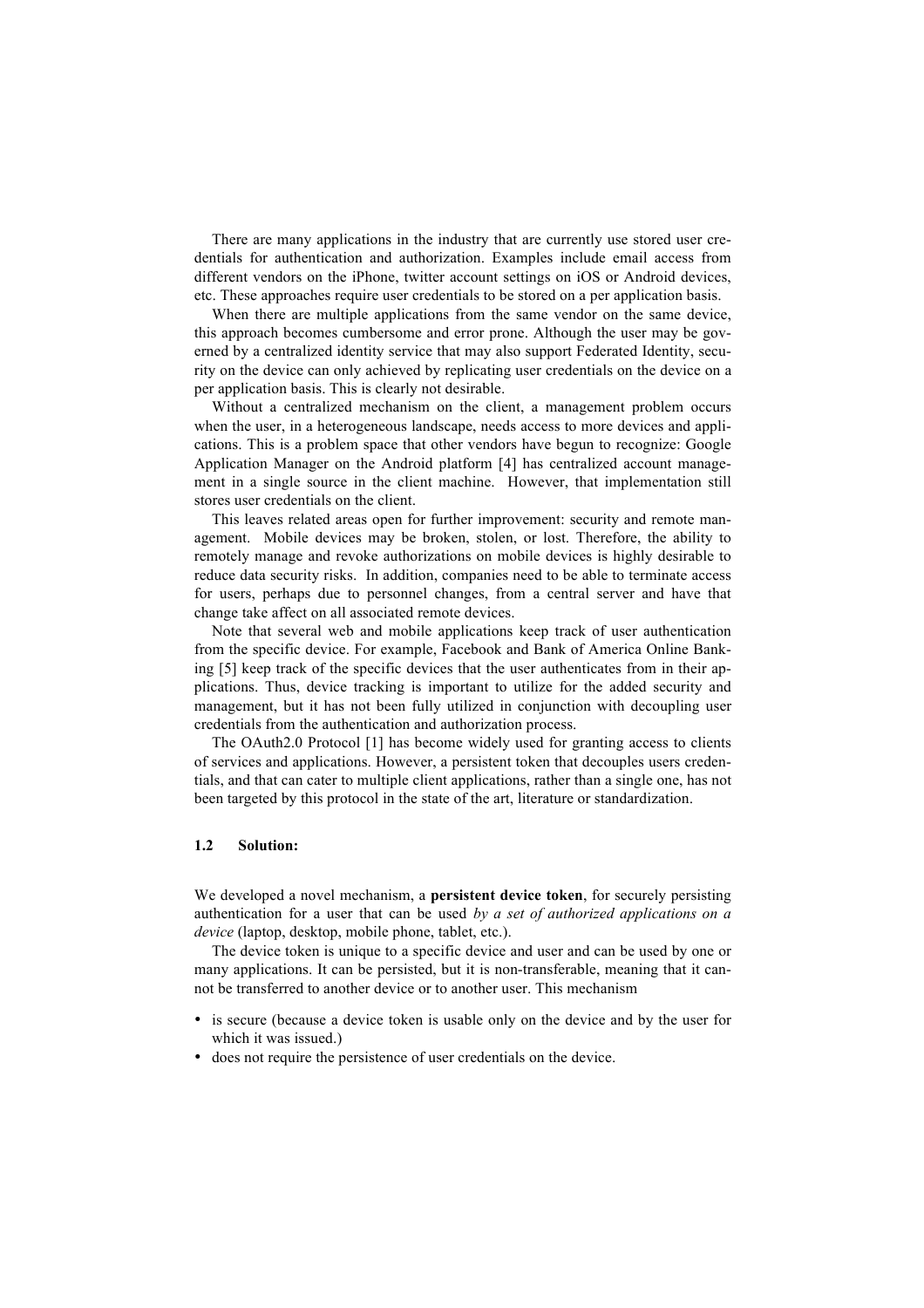- enables revocation of authorizations remotely outside of the presence of the device on a centralized service that is dedicated to identity management.
- is configurable because it allows for server side control over which client applications can make use of the mechanism.

An implementation of this concept has been developed and delivered as an extension to the OAuth2 [1] + OpenID-Connect protocol [2], specifically as a new **grant type.** We assume that the reader is familiar with the OAuth2.0 [1] protocol reading this paper. This extension to OAuth2 and OpenID-Connect is currently in use within the Adobe Creative Suite product line and Adobe Creative Cloud.

The extension presented does not currently exist in OAuth2 or OpenID-Connect protocols, as most applications ARE NOT configured like a suite or a group of applications on a device basis. However, this need is rapidly emerging as companies like Adobe begin developing and deploying multiple applications for its constituent user bases on devices.

Today, almost all Adobe software that connects to Adobe web services use a backend service called IMS (Identity Management Service). IMS centralizes the workflows for all clients that require authentication and authorization to various Adobe hosted services and it provides federated identity support. IMS supports OAuth2.0 [1] and OpenID- Connect Protocol [2]. IMS also provides centralized common UI workflows that are targeted to clients on specific device types, such as desktop, browser, mobile device, etc.

The protocol presented in this paper is currently being deployed worldwide as part of the Adobe Creative Suite 6.0 and Adobe Creative Cloud [6] offerings on the desktop. It is integrated with the Adobe Application Manager that manages single sign on, device tokens and user authorization with IMS on the desktop for all client applications and extensions that reside on the desktop.

## **2 Detailed Protocol:**

#### **2.1 Overview:**

This protocol has the following characteristics and behaviors:

- 1. A new grant type, named Device Token is introduced. This grant type is similar to the authorization grant type, with a key difference: while the authorization code is bound to a specific client-id, the device token is bound to a specific device and a user and may be used to create access tokens for authorized clients applications on the same device. Note that there are many applications on the same device where each has a different client\_id.
- 2. This grant type is most appropriate for client applications that reside locally on the device (native, AIR, etc.), and not appropriate for server back-ends or web-apps that are intended to run in a system-browser.

The client-application must adhere to specific requirements in the system: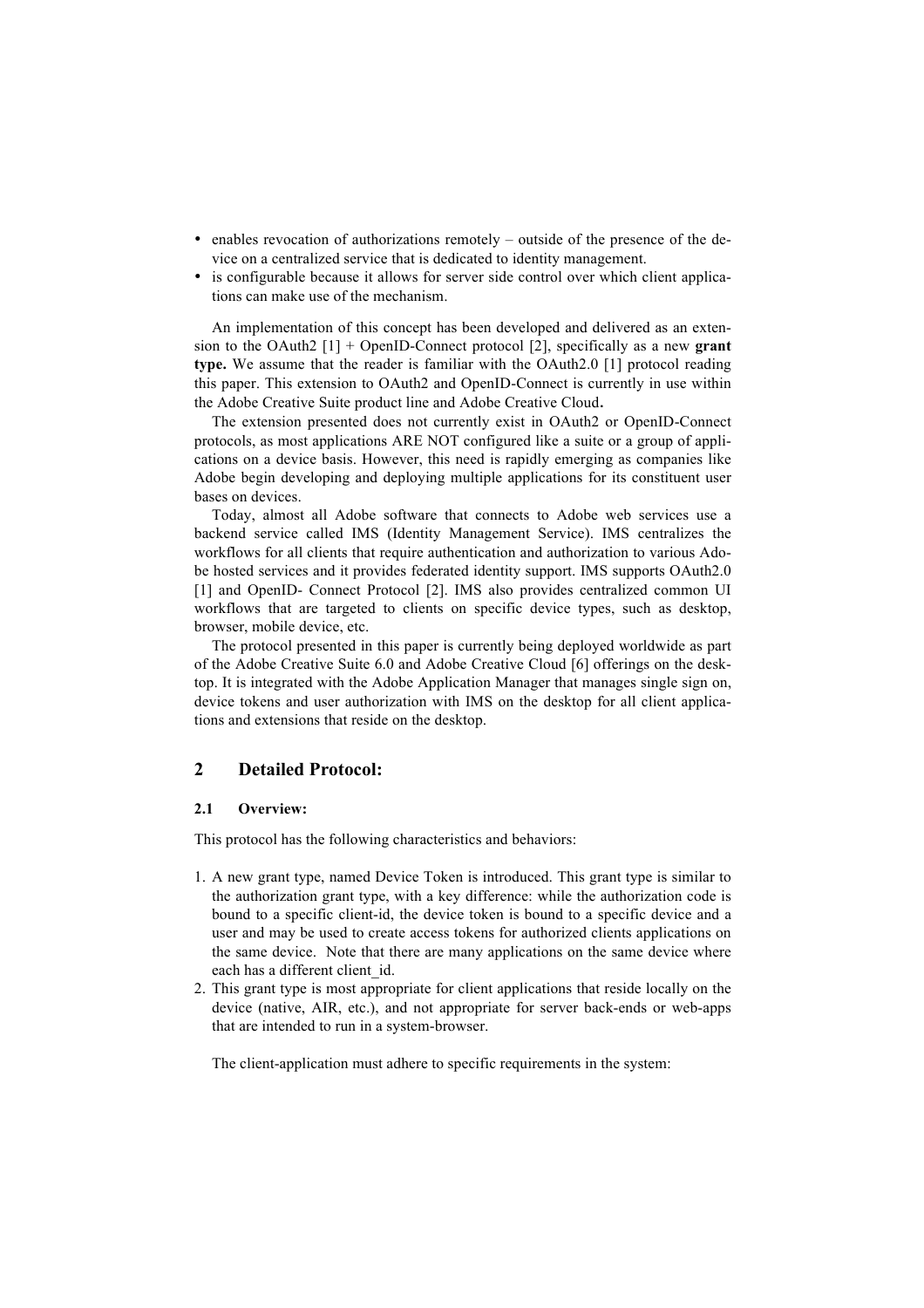- a. Client applications must be specifically authorized to use the device token grant type and be configured in advance of deployment.
- b. Client applications must share secure access to and generation algorithms for the device-identifier.
- c. Client applications must generate the device-identifier via an algorithm, shared by the coordinating applications, each time the application launches or intends to use the device token.
- d. Client applications must not persist the device-identifier in its final form.
- 3. The following recommendations apply to the generation of device-identifiers for use on various platforms/environments. These recommendations do not represent the actual implementation details of Adobe's applications, but rather are illustrative descriptions, appropriate for publication:

| Part                           | <b>Description</b>                                                                                                                                                                                                                                                                                                                      |  |  |  |  |
|--------------------------------|-----------------------------------------------------------------------------------------------------------------------------------------------------------------------------------------------------------------------------------------------------------------------------------------------------------------------------------------|--|--|--|--|
| platform                       | A code specific for the platform (ios, android, win, mac, linux)                                                                                                                                                                                                                                                                        |  |  |  |  |
| user identifier                | A user id that uniquely identifies a user on the specific platform.<br>Needed for devices that allow multiple users, where there is a<br>need to limit device token portability between users on the same<br>device.                                                                                                                    |  |  |  |  |
| profile identifier             | A unique identifier for a profile. Users may have multiple pro-<br>files where there is need to distinguish different patterns and<br>entitlements of use, such as home vs. work. Needed for devices<br>that allow multiple users when there is a need to limit device<br>token portability between groups/profiles on the same device. |  |  |  |  |
| device<br>System<br>identifier | The device identifier of the specific platform. OS or system<br>appropriate value.                                                                                                                                                                                                                                                      |  |  |  |  |

An excerpt from early documentation for the device token protocol follows and refers to the accompanying flow diagram. It has been edited to remove some details deemed confidential or not relevant. Terminology from OAuth2.0 is used in the flow diagram in Figure 1 and the descriptions of the steps involved. In the detailed API documentation that follows, the protocol described builds on top of the specific calls of OAuth2.0 [1].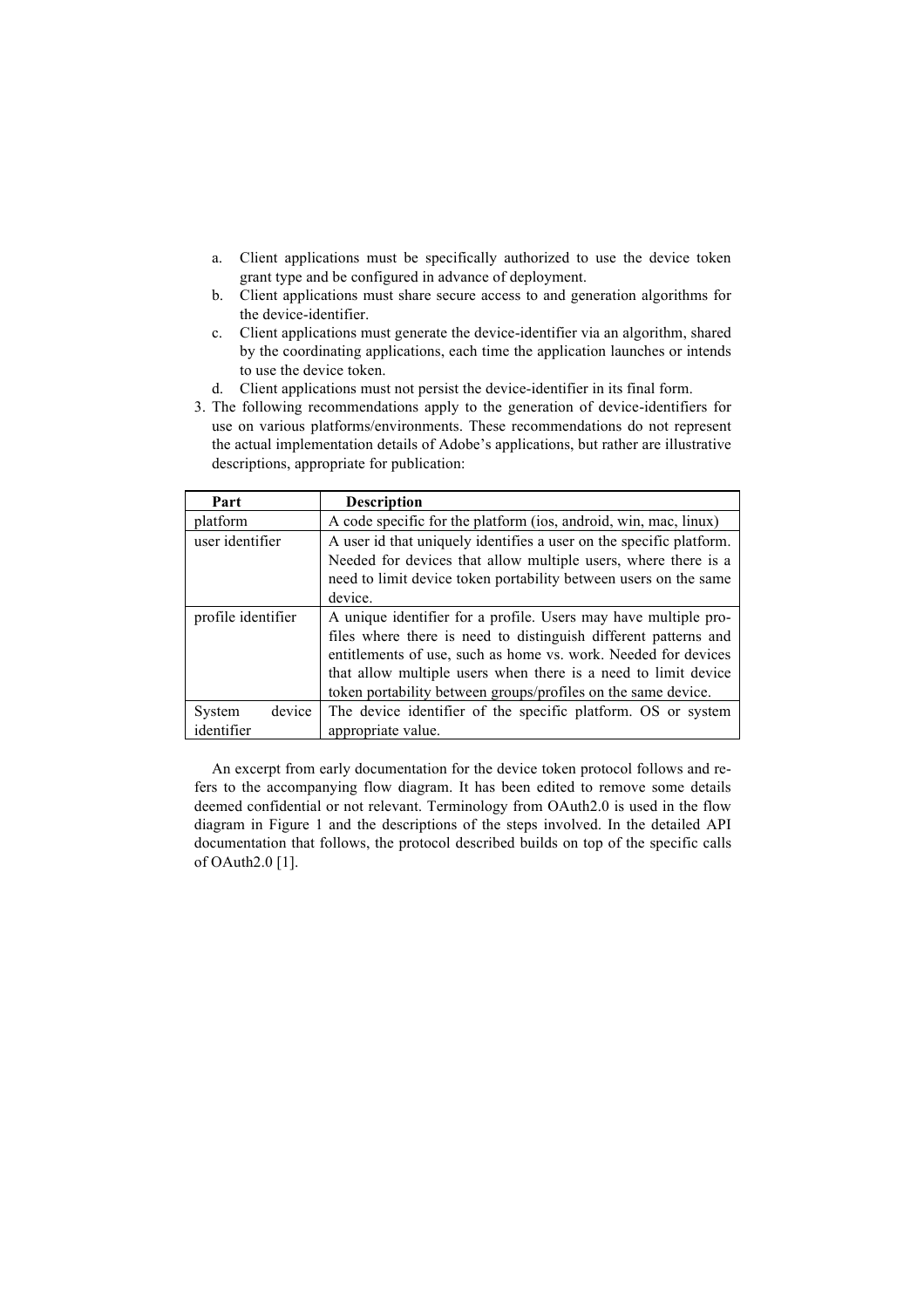

**Fig. 1.** Device Token Flow Diagram with OAuth2.0

1. The client initiates the flow by directing the resource owner's user-agent to the device authorization endpoint (at the Authorization Server). The client includes its device identifier, client identifier, requested scope, local state, and a redirection URI to which the authorization server will send the user-agent back once access is granted.

2. The authorization server authenticates the resource owner (via the useragent). The user has the option to persist data on the device. If the user agrees to save data on the device, the authorization server releases a device token, otherwise it returns an authorization code.

3. Assuming the authentication is successful, the authorization server redirects the user-agent back to the client using the redirection URI provided earlier. Depending on the user's consent, the redirection URI includes either a device token or an authorization code and any local state provided earlier by the client.

4. The client, providing either a device token or an authorization code, requests an access token from the authorization server. This transaction requires the client to authenticate.

5. The authorization server validates the client credentials and the device token or authorization code. If valid, it responds back with an access token.

In this flow, the authorization server depends on the user's consent to store a device token on the client device. This consent determines whether the device token would be used subsequently for authentication instead of an authorization code and user credentials. This is illustrated in the UI flow provided later in this document be-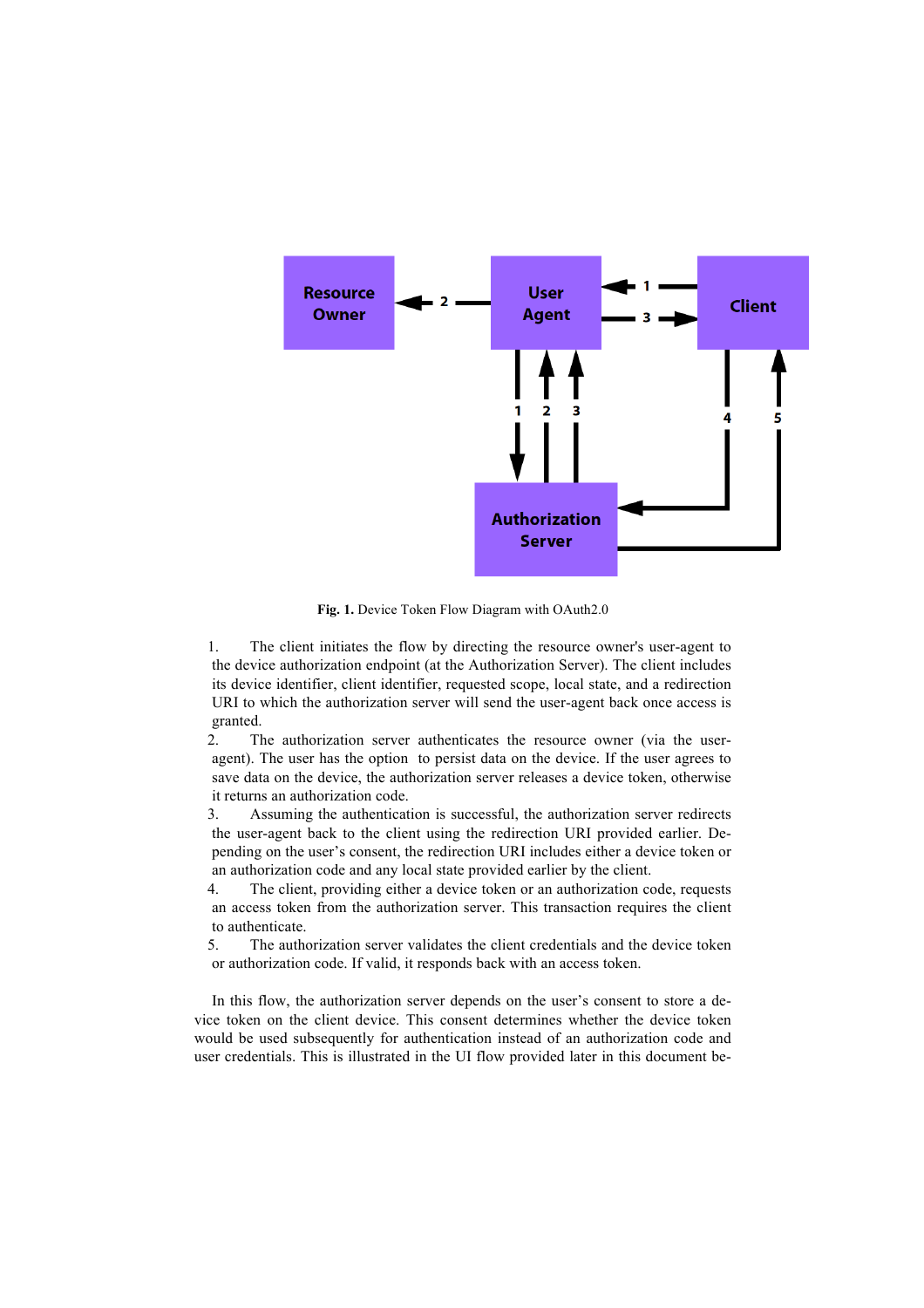low. If the user does not consent to store a device token on the device, an authorization code is used to get an access token; this authorization code is good for only one request and must not be persisted.

Each client application must be registered with a unique identifier called **client\_id**. This unique identifier is given at the time of configuration of the application prior to deployment so that the authorization server at run time can uniquely identify the client with its client id. In addition, to securely transmit each client's request, each client is configured with a client\_secret at the time of registration.

A user authenticated using this protocol may have a profile and this protocol may also transmit additional parameters that are specified for this user using a scope. For example, OpenID may be specified to get these specific parameters. For more information on OpenID Connect profiles, see the reference [2].

#### **2.2 Detailed Protocol:**

**Device Token Request:** The client constructs the request URI by adding the following parameters to the query component of the authorization endpoint URI using the "application/x-www-form-urlencoded".

| Parameter     | <b>Mandatory</b> | <b>Description</b>                                                                                                                                     |  |  |
|---------------|------------------|--------------------------------------------------------------------------------------------------------------------------------------------------------|--|--|
| response type | true             | Must be "device"                                                                                                                                       |  |  |
| device id     | true             | It is up to clients to generate and provide the device<br>ID. Refer to SHA256 [3].                                                                     |  |  |
| device name   | false            | If specified, can be used to present to the user a user-<br>friendly name of the device.                                                               |  |  |
| redirect uri  | false            | If missing, the server will use the default redirect URI<br>that is provisioned when the client was registered<br>during the configuration.            |  |  |
| client id     | true             | The client identifier that is provided for the applica-<br>tion during the registration phase.                                                         |  |  |
| scope         | true             | The scope of the access request expressed as a list of<br>comma-delimited, case sensitive strings. Details of<br>scope parameter values not presented. |  |  |
| locale        | false            | The locale to be used in the user interface, supplied in<br>the format language_country. Default is en US.                                             |  |  |
| state         | false            | Details around usage of state parameter not present-<br>ed.                                                                                            |  |  |
| dc            | false            | Details around usage of dc parameter not presented                                                                                                     |  |  |

**Device Token Response:** If the user agrees to persist data on the device, the server issues a device token and delivers it to the client by adding the following parameters to the query component of the redirection URI using the "application/x-wwwform-urlencoded" format: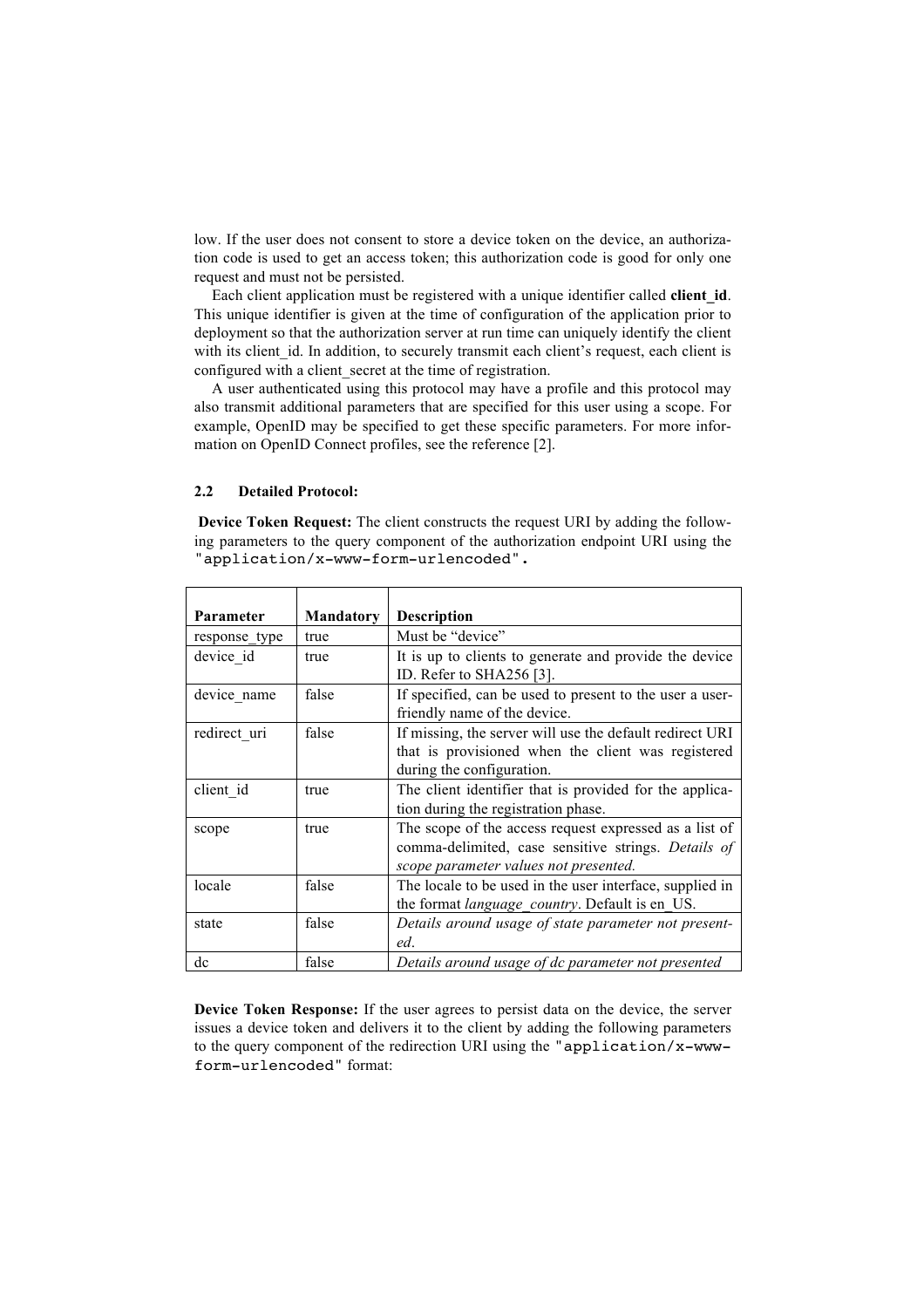| Parameter    | Mandatory | <b>Description</b>                     |
|--------------|-----------|----------------------------------------|
| device token | true      | The device token bound to the device.  |
| state        | false     | If present in the device token request |

If the user did not agree to persisting data on the device, IMS will fallback to releasing an authorization code. The query component of the redirection URI using the "application/x-www-form-urlencoded" will contain:

|       | <b>Parameter   Mandatory   Description</b> |                                        |
|-------|--------------------------------------------|----------------------------------------|
| code  | true                                       | The authorization code.                |
| state | false                                      | If present in the device token request |

**Error Response:** If the client identifier provided is invalid, the server informs the resource owner of the error and does not redirect the user-agent anywhere. If the request fails for another reason, the server informs the client by adding the following parameters to the query component of the redirection URI using the "application/x-www-form-urlencoded" format:

| <b>Parameter</b>         | <b>Mandatory</b> |  | <b>Description</b>                                        |
|--------------------------|------------------|--|-----------------------------------------------------------|
| error                    | true             |  | A single error code with the values from bellow.          |
| error description        | false            |  | Additional information about the error.                   |
| error code               |                  |  | <b>Description</b>                                        |
|                          |                  |  |                                                           |
| access denied            |                  |  | If user did not authorize the client application. For in- |
|                          |                  |  | stance this can happen when the user clicks on the Can-   |
|                          |                  |  | cel button in the login screen.                           |
| access denied no cookies |                  |  | If the server detects that cookies are disabled.          |

**Example:** In the examples below, the tokens are abbreviated for clarity and designated by mnemonics, such as <DEV\_TOKEN>.

## *Device Token Request.*

```
GET
```

```
/ims/authorize/v1?client_id=AXX_YYY&response_type=device&
&device_id=MA4Y2KfwV1av8soWHoOnmubOiFWhXOg-
nwePp9dExqU&device_name=Mac&redirect_uri=http%3A%2F%2Fsto
phere.adobe.com&scope=openid HTTP/1.1
Host: ims-host.adobelogin.com
```
*Device Token Response with device token*.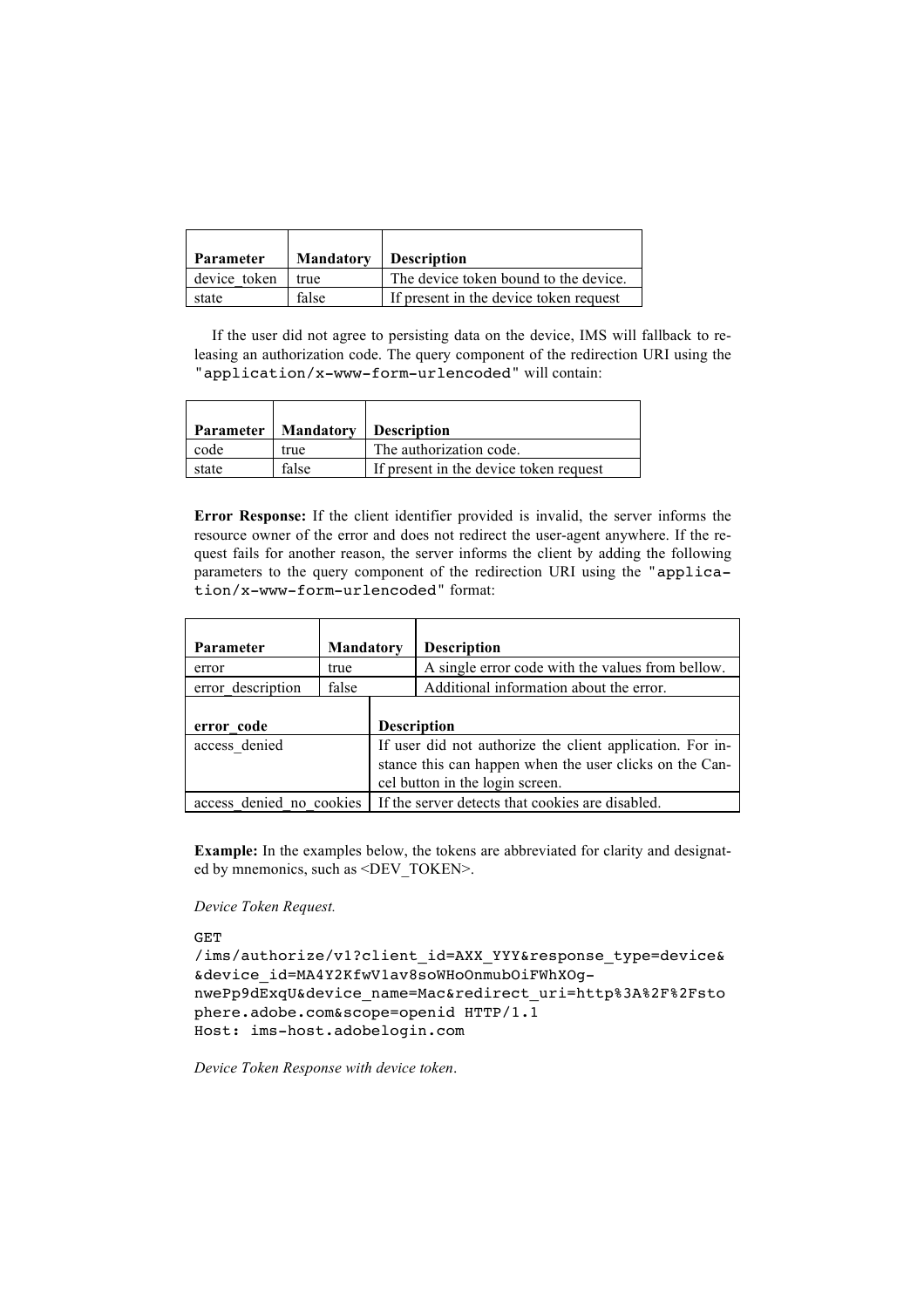```
HTTP/1.1 302 Moved Temporarily
Server: Apache-Coyote/1.1
Set-Cookie: relay=0526317f-3e77-46c1-8b19-957a06a9b2e8; 
Path=/
Cache-Control: no-store
P3P: CP="IDC DSP COR CURa ADMa OUR IND PHY ONL COM STA"
X-RHH: B8E1750B964EE62AB7C147F0EDF12803
Location: 
http://stophere.adobe.com?device_token=<DEV_TOKEN>
Content-Type: text/html;charset=UTF-8
Content-Language: en-US
Transfer-Encoding: chunked
Content-Encoding: gzip
Vary: Accept-Encoding
Date: Mon, 14 Nov 2011 12:50:01 GMT
```
*Device Token Response with authorization code*

```
HTTP/1.1 302 Moved Temporarily
Server: Apache-Coyote/1.1
Set-Cookie: relay=08da1a84-9179-4720-95c5-c871fdc69063; 
Path=/
Cache-Control: no-store
P3P: CP="IDC DSP COR CURa ADMa OUR IND PHY ONL COM STA"
X-RHH: B8E1750B964EE62AB7C147F0EDF12803
Location: http://stophere.adobe.com?code=<AUTHR_CODE>
Content-Type: text/html;charset=UTF-8
Content-Language: en-US
Transfer-Encoding: chunked
Content-Encoding: gzip
Vary: Accept-Encoding
Date: Mon, 14 Nov 2011 12:50:14 GMT
```
**Access Token Request with a Device Token:** The client makes a request to the token endpoint by adding the following parameter using the "application/xwww-form-urlencoded" format in the HTTP request entity-body:

| Parameter    | Man-<br>datory | <b>Description</b>                                               |
|--------------|----------------|------------------------------------------------------------------|
| grant type   | true           | Must be "device"                                                 |
| device id    | true           | It is up to clients to generate and                              |
|              |                | provide the device ID. Refer to SHA256 [3].                      |
| device token | true           | The device token received at the previous step.                  |
| client id    | true           | The client id credential received during the registration phase. |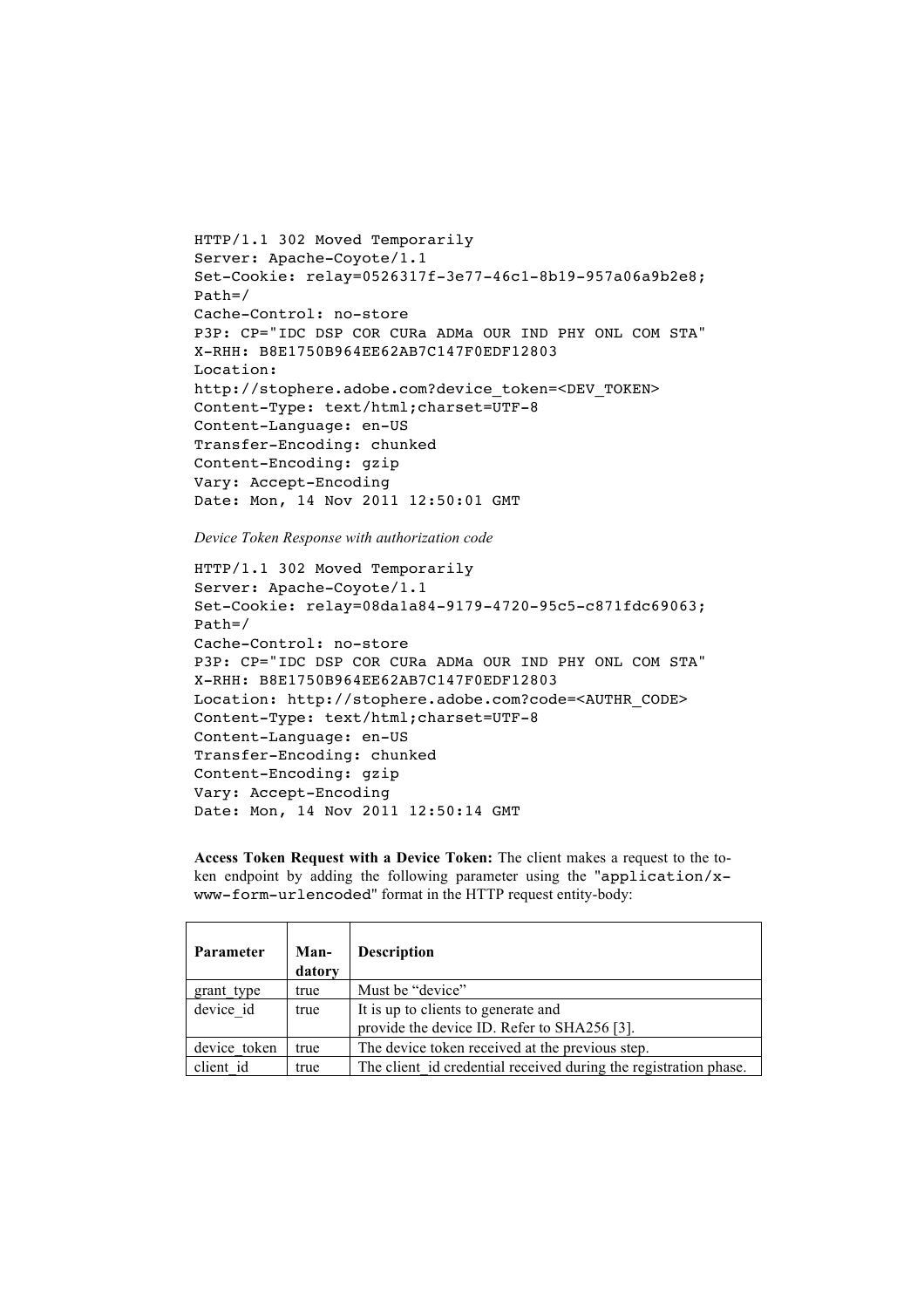| client secret true |        |  |  | The client secret credential received during the registration |
|--------------------|--------|--|--|---------------------------------------------------------------|
|                    | phase. |  |  |                                                               |

**Access Token Response:** The server issues an access token and a refresh token, and constructs the response by adding the following parameters to the entity body of the HTTP response with a 200 (OK) status code.

| Parameter     | <b>Mandatory</b> | <b>Description</b>                                                                                                                                                  |
|---------------|------------------|---------------------------------------------------------------------------------------------------------------------------------------------------------------------|
| access token  | true             | The access token                                                                                                                                                    |
| refresh token | true             | The refresh token                                                                                                                                                   |
| expires in    | true             | The lifetime in milliseconds of the access token. For<br>example, the value "360000" denotes that the access<br>token will expire in one hour from the time the re- |
|               |                  | sponse was generated.                                                                                                                                               |

In addition to the above parameters, the server will include in its response attributes from the user's profile based on the requested scope as specified in the Device Token Request. The parameters may be included in the entity body of the HTTP response using the appropriate media type. For example "application/json" media type will serialize the parameters into a JSON structure.

**Error Response:** The server responds with an HTTP 400 (Bad Request) status code and includes the following parameters with the response:

| <b>Parameter</b><br>error | <b>Mandatory</b><br>true | <b>Description</b><br>A single error code with the values from below |                                                                                       |  |  |
|---------------------------|--------------------------|----------------------------------------------------------------------|---------------------------------------------------------------------------------------|--|--|
| error code                |                          |                                                                      | <b>Description</b>                                                                    |  |  |
| invalid request           |                          |                                                                      | If creating an access token fails<br>due to internal errors.                          |  |  |
| invalid client            |                          |                                                                      | If the client credentials are not<br>correct.                                         |  |  |
| unsupported grant type    |                          |                                                                      | If the client id does not have the<br>appropriate grant type set.                     |  |  |
| access denied             |                          |                                                                      | If the device token is invalid or if it<br>was released for a different device<br>id. |  |  |

# **Example**

*Access Token Request with a device token*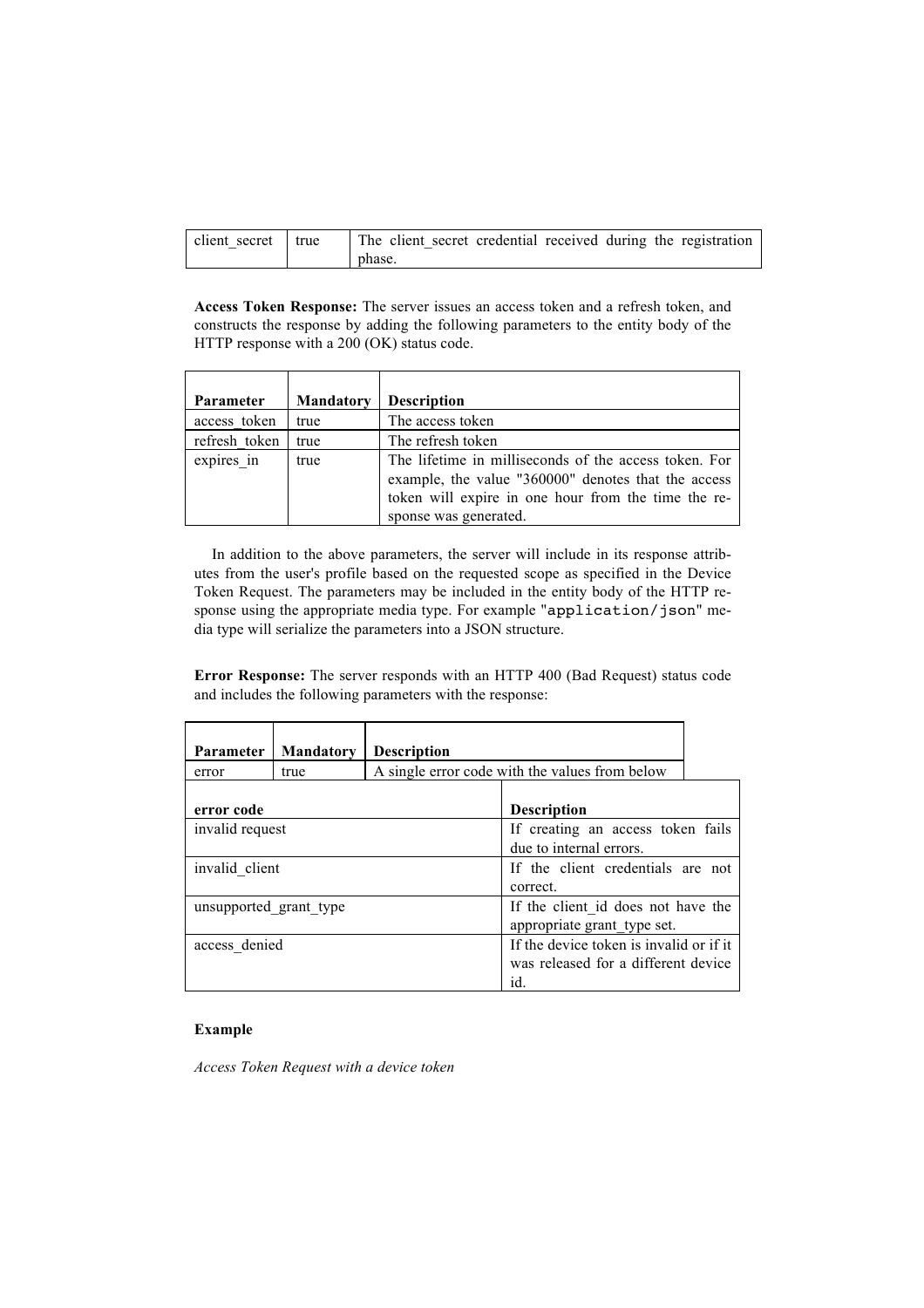*Access Token Request with Device Token*

```
POST /ims/token/v1 HTTP/1.1
User-Agent: curl/7.21.4 (universal-apple-darwin11.0) lib-
curl/7.21.4 OpenSSL/0.9.8r zlib/1.2.5
Host: ims-host.adobelogin.com
Accept: */*
Content-Length: 740
Content-Type: application/x-www-form-urlencoded
grant_type=device&device_id=MA4Y2KfwV1av8soWHoOnmubOiFWhX
Oq-nwePp9dExqU&device_token=<DEV_TOKEN>&client_id=<YOUR_CLIE
NT_ID>&client_secret=<CLIENT_SECRET>
```
*Access Token Response*

```
HTTP/1.1 200 OK
Server: Apache-Coyote/1.1
Set-Cookie: relay=0c122e22-58be-4c5d-b215-d362b9142c71;
Path=/
Cache-Control: no-store
P3P: CP="IDC DSP COR CURa ADMa OUR IND PHY ONL COM STA"
X-RHH: B8E1750B964EE62AB7C147F0EDF12803
Content-Type: application/json;charset=UTF-8
Transfer-Encoding: chunked
Date: Mon, 14 Nov 2011 13:17:56 GMT
{"to-
ken type":"bearer","expires in":86399952,"refresh token":
"REFRESH_TOKEN","access_token":"ACCESS_TOKEN"}
```
**Access Token Request with an authorization code:** The client makes a request to the token endpoint by adding the following parameter using the "application/x-wwwform-urlencoded" format in the HTTP request entity-body:

| Parameter     | Man-<br>datory | <b>Description</b>                                                        |
|---------------|----------------|---------------------------------------------------------------------------|
| grant type    | true           | Must be "authorization code".                                             |
| code          | true           | The authorization code previously received.                               |
| client id     | true           | The client id credential received during the registration<br>phase.       |
| client secret | true           | The client secret credential received during the registra-<br>tion phase. |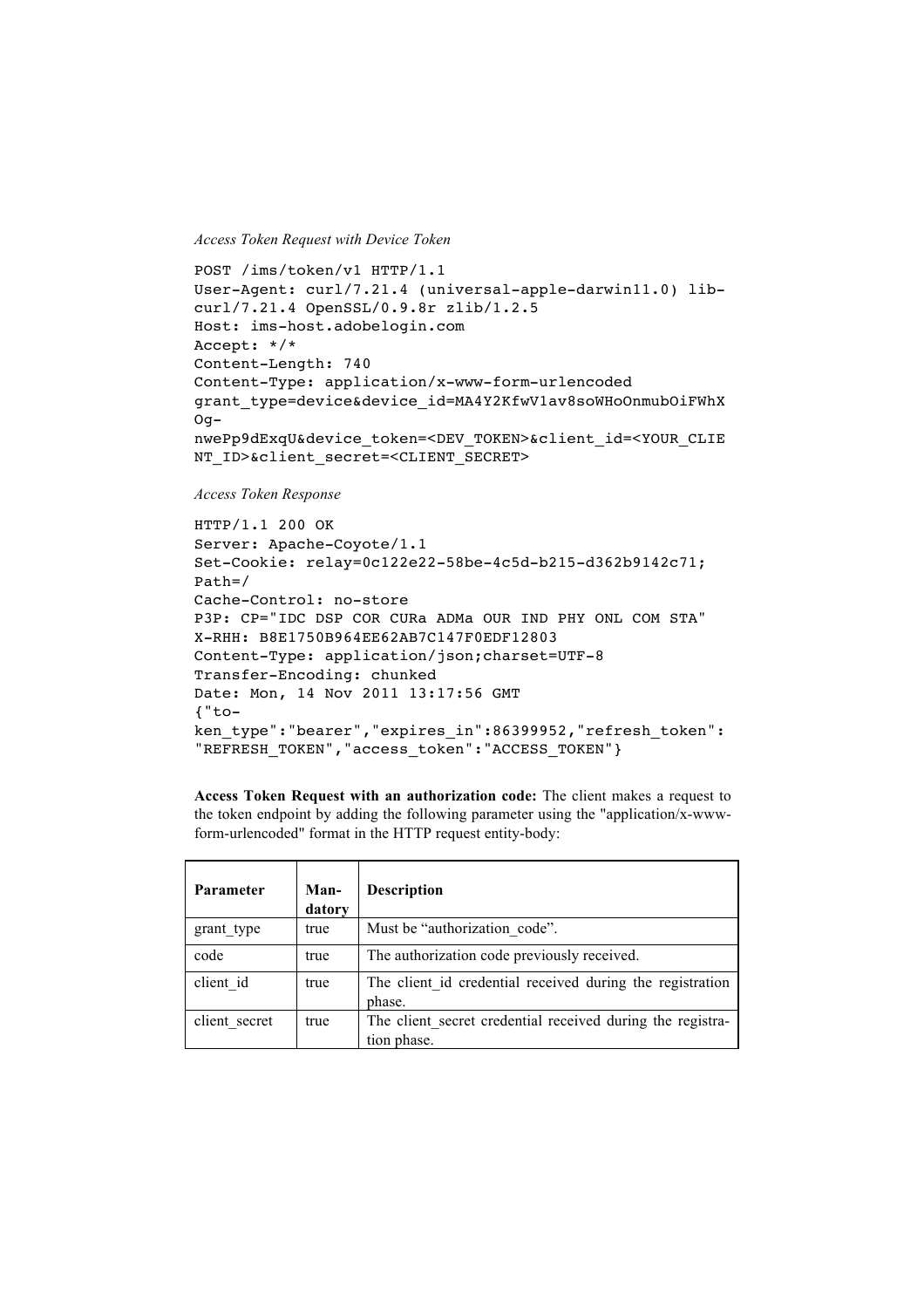The server validates the client credentials and ensures that the authorization code was issued to that client. Note that an authorization code may be used only once but the device token can be stored and reused to grant access.

**Example:** With an authorization code a client can request an access token as follows:

```
POST /ims/token/v1 HTTP/1.1
Host: ims-na1-dev1.adobelogin.com
Content-Type: application/x-www-form-urlencoded
grant type=authorization code&client id=THE CLIENT ID&cli
ent secret=THE CLIENT SECRET&code=AUTHR CODE
```
**Access Token Response:** IMS issues an access token and a refresh token, and constructs the response by adding the following parameters to the entity body of the HTTP response with a 200 (OK) status code.

| <b>Parameter</b> | <b>Mandatory</b> | <b>Description</b>                                      |
|------------------|------------------|---------------------------------------------------------|
| access token     | true             | The access token.                                       |
| refresh token    | true             | The refresh token.                                      |
| expires in       | true             | The lifetime in milliseconds of the access token. For   |
|                  |                  | example, the value "360000" denotes that it will expire |
|                  |                  | in one hour from the time the response was generated.   |

In addition to the above parameters, the server may include in its response attributes from the user's profile based on the requested scope specified within the Device Token Request. Again, the parameters are included in the entity body of the HTTP response using the specific media-type, such as "application/json" which will serialize the parameters into a JSON structure.

IMS will check the client credentials and the authorization code and if they are OK it will send back a response.

**Access Token Error Response:** IMS responds with an HTTP 400 (Bad Request) status code and includes the following parameters with the response:

| Parameter         | <b>Mandatory</b> |                    | <b>Description</b>                              |
|-------------------|------------------|--------------------|-------------------------------------------------|
| error             | true             |                    | A single error code with the values from below. |
| error description | false            |                    | Additional information about the error.         |
| error code        |                  | <b>Description</b> |                                                 |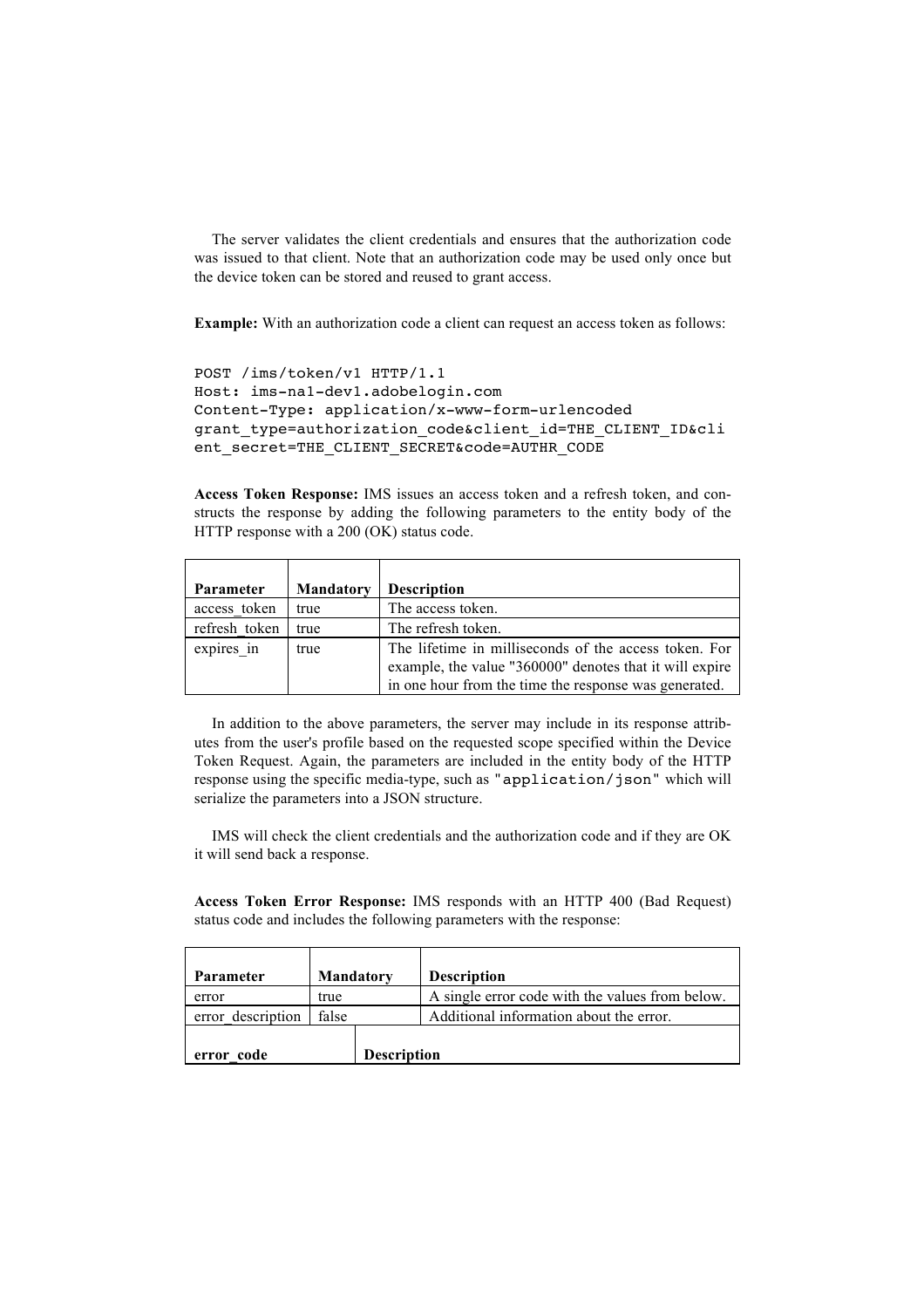| invalid request     | If creating an access token fails due to internal errors      |  |
|---------------------|---------------------------------------------------------------|--|
| invalid client      | If the client id was not provisioned or the client secret     |  |
|                     | does not match.                                               |  |
| unauthorized client | If the client id does not have the appropriate grant type     |  |
|                     | set.                                                          |  |
| access denied       | If the authorization code / refresh token is not valid or the |  |
|                     | authorization code was released to a different client id.     |  |

#### **2.3 Persistence of Device Tokens:**

There are two different approaches in persisting device tokens on a device:

1) A client application may store the device token in the client application or user specific storage, akin to how many applications store user credentials today (e.g., Mac OS X Keychain). Since this approach requires each application to implement the protocol itself, it would require duplicative, coordinated implementations if used by multiple applications.

2) Another alternate is to develop a separate account management library that manages device tokens and related authentication tokens for a series of applications. This library is responsible for storing the device token on behalf of the user as well as generating authentication tokens for specific applications that need authentication and authorization. Basically, the client and the user-agent in the workflow are coupled and encapsulated in a library that allows multiple applications to use the same mechanism on the device. This approach decouples the applications from security and persistence concerns, while bringing the benefits of security and manageability.

There are use cases when is it desirable to disallow the storage of a local device token. The ability to enable local storage of a device token is configurable. If the user is allowed to store a device token locally, that option can be presented in the following manner shown in Figure 2.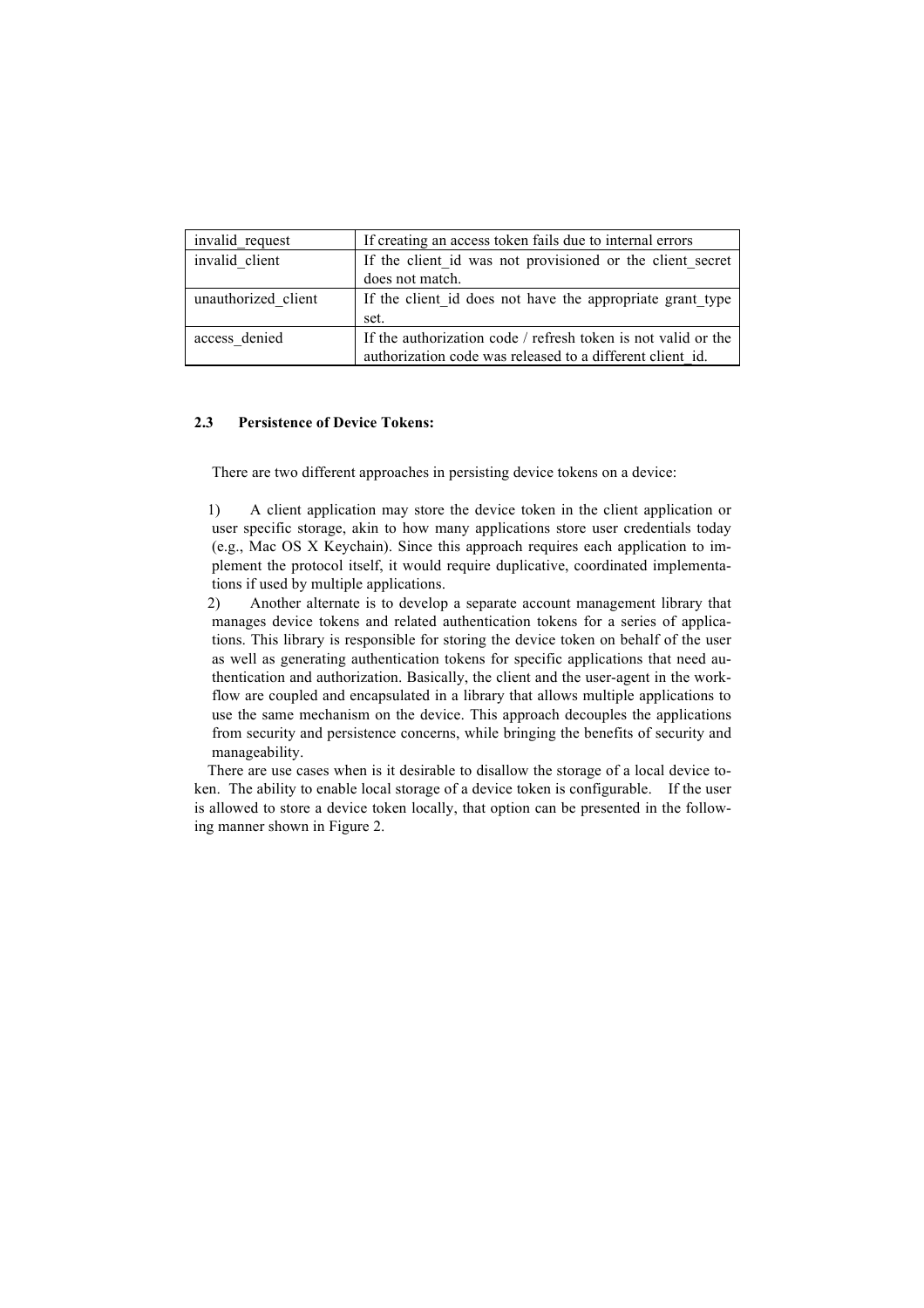

**Fig. 2.** Signing In when Local Device Token Storage Enabled

In use cases where the device tokens will always be stored locally, the user can be informed of this via a user experience as exemplified in Fig. 3.

In the case when third party identity providers (such as Google, Yahoo or Facebook) handle authentication, the login UI is fixed and cannot be modified to prompt for device token storage. In these cases the server will show an *interstitial* page asking for consent to store the tokens locally. This is exemplified in Figure 4.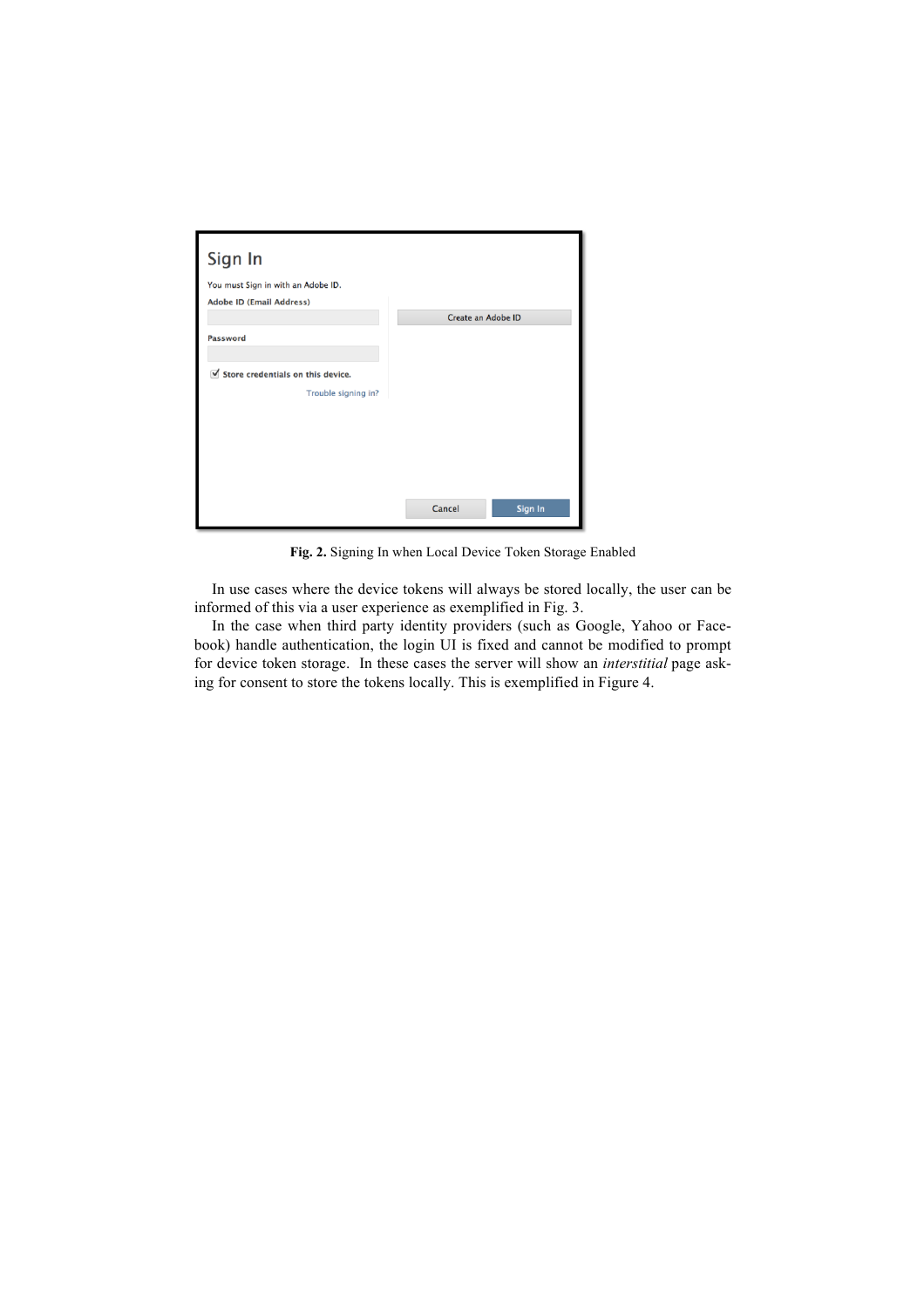| Sign In                                            |                    |
|----------------------------------------------------|--------------------|
| You must Sign in with an Adobe ID.                 |                    |
| <b>Adobe ID (Email Address)</b>                    |                    |
|                                                    | Create an Adobe ID |
| <b>Password</b>                                    |                    |
|                                                    |                    |
| Your credentials will be stored on this<br>device. |                    |
| Trouble signing in?                                |                    |
|                                                    |                    |
|                                                    |                    |
|                                                    |                    |
|                                                    |                    |
|                                                    |                    |
|                                                    | Cancel<br>Sign In  |

**Fig. 3.** Mandatory persistence on device

| Hello Andrei Kalfas, do you want to authorize KKKK COKK to access your account data?<br>Persist data on Mac |  |  |
|-------------------------------------------------------------------------------------------------------------|--|--|
|                                                                                                             |  |  |
|                                                                                                             |  |  |
|                                                                                                             |  |  |
|                                                                                                             |  |  |
| Yes<br>No                                                                                                   |  |  |

**Fig. 4.** Interstitial with third party providers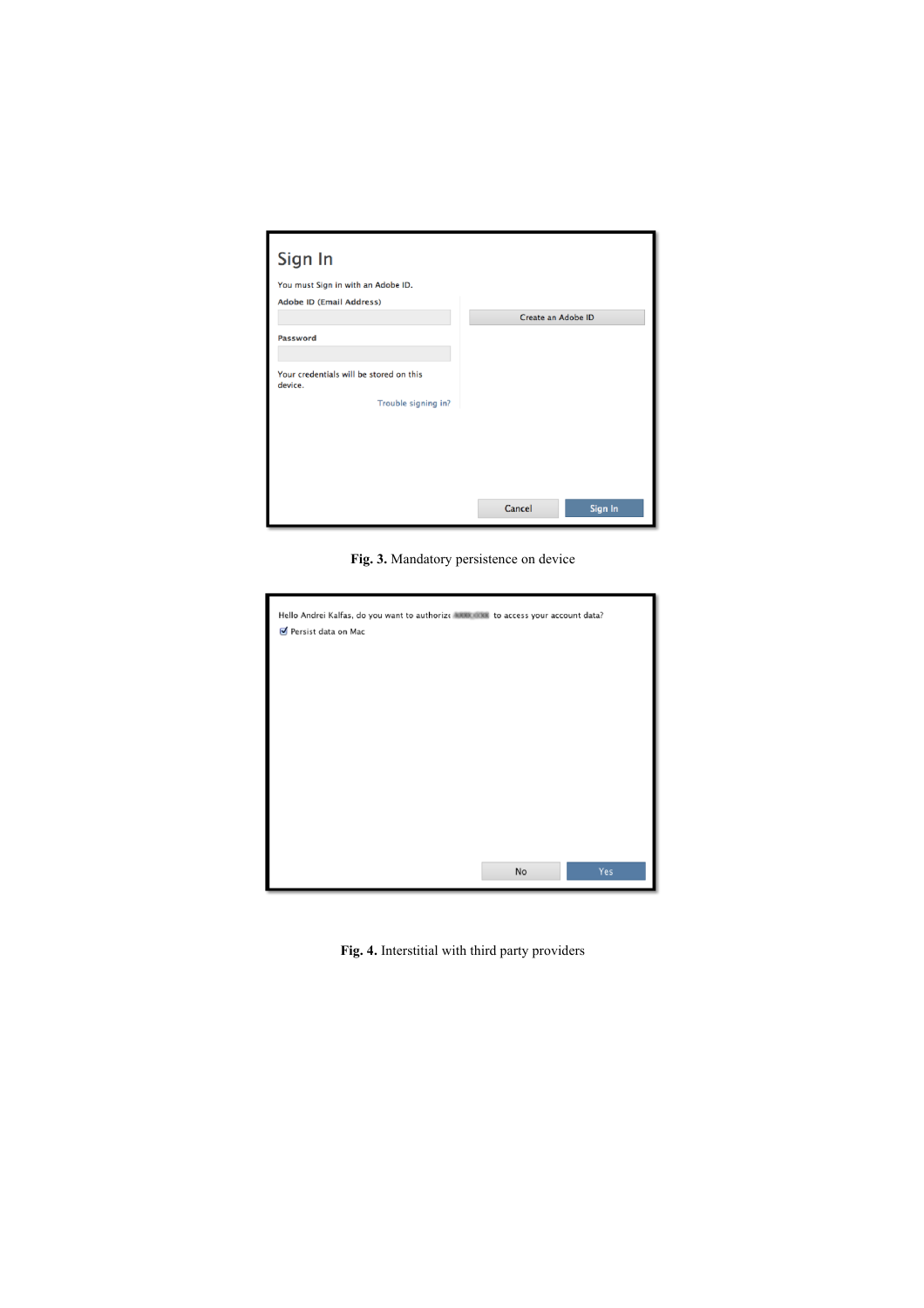# **3 Conclusion:**

We presented a novel extension to the OAuth2.0 protocol using device tokens and a new grant type to authenticate and authorize a user for multiple applications on a single device. A device token is not transferable but is persistable.

Our approach has the following advantages:

- Enhanced Security. User credentials are never stored on the device and the device token cannot be used on other devices, or for other users on the same device.
- Permanent and Revocable Authentication: The solution does not require the user to re-authenticate and re-authorize on a per client (application) basis unless changes occur that require re-approval of the user, such as new terms of use that need to be agreed to, etc.
- Unified authentication and authorization experience: The solution provides a single way of handling of authentication and authorization for multiple applications.
- Scalability of Deployment: Additional applications from a single vendor can be added to a user's device without requiring them to provide credentials for each additional application. Which client applications are associated with which device tokens can even be changed after deployment since they are managed from a central server.
- Remote Management: Tokens are remotely revocable. This makes possible the management of all devices that are permitted to run applications for a specific user on a centralized server.

The solution works for a single application as well as a collection of applications. The security (not storing credentials on the client and non-transferable device tokens) and manageability benefits apply to both configurations.

The protocol discussed in this paper is being deployed along with the Adobe Creative Suite 6.0 and Adobe Creative Cloud.

#### **Acknowledgements:**

The original version of this paper is published by Springer-Verlag in *Service-Oriented and Cloud Computing, Proceedings of First European Conference, ESOCC 2012*, Bertinoro, Italy, September 19-21, 2012, *Lecture Notes in Computer Science, Volume 7592, 2012, pp 230-243* [8]. The original publication is available at http://www.springerlink.com.

The Adobe Creative Suite, Adobe Create Cloud and IMS are corporate efforts. We thank the members of the IMSLib, OOBE and CEP teams in their endless efforts in developing, debugging and testing the client library that enables all applications that are managed by Adobe Application Manager on the desktop; the IMS team for supporting this protocol addition with IMS. We also thank the Business Architecture team in reviewing and making comments to the drafts of this paper, in particular Lois Gerber, Bob Murata, Shyama Padhi and Chris Tuller.